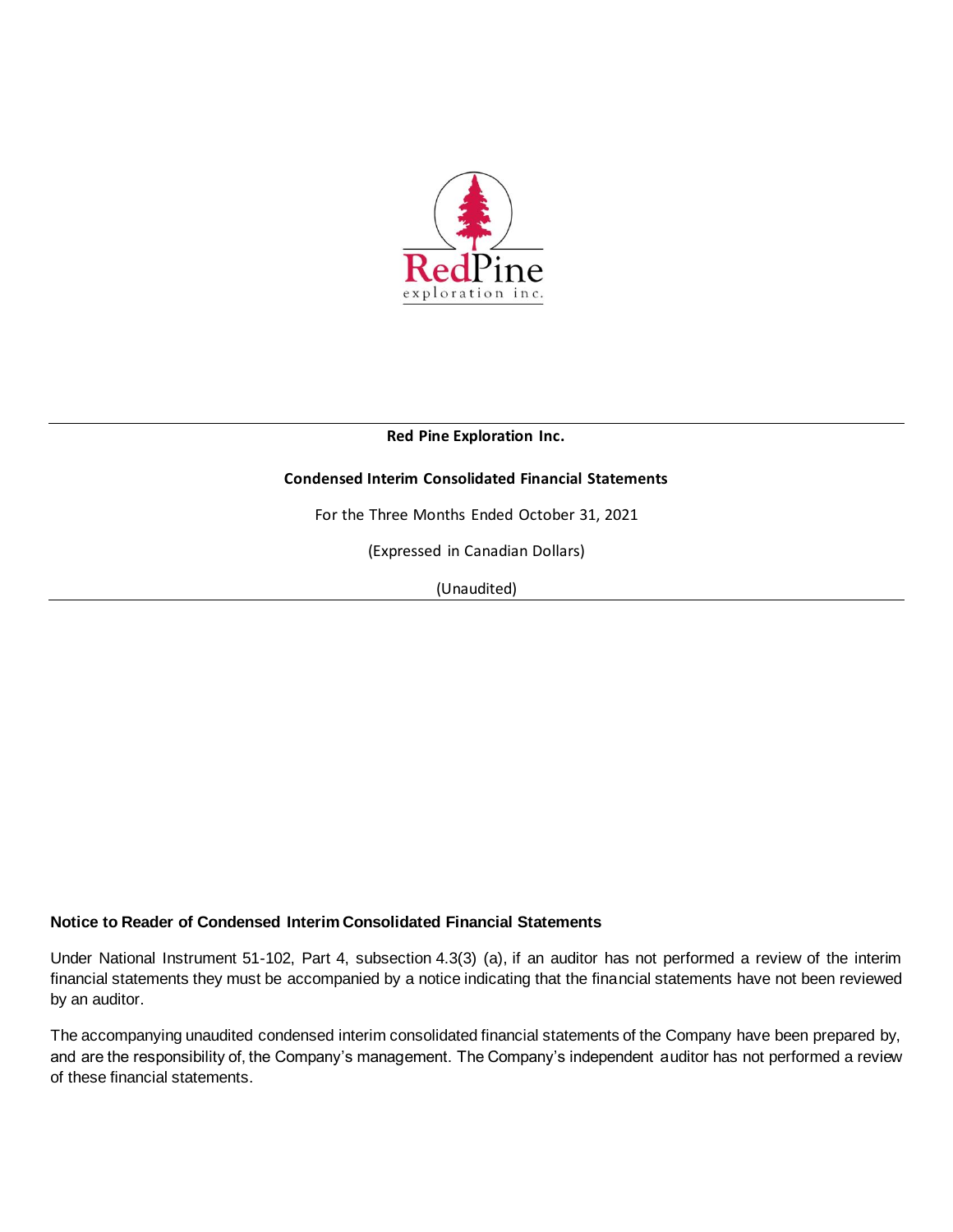## **Condensed Interim Consolidated Statement of Financial Position**

*(Unaudited, expressed in Canadian Dollars)*

|                                                   | Note           | October 31,<br>2021 | <b>July 31,</b><br>2021 |
|---------------------------------------------------|----------------|---------------------|-------------------------|
| <b>Assets</b>                                     |                | (Unaudited)         | (Audited)               |
| <b>Current</b>                                    |                |                     |                         |
| Cash                                              |                | \$1,347,713         | \$2,167,354             |
| Restricted cash                                   | 5              | 315,000             | 315,000                 |
| Marketable securities                             |                | 2,500               | 2,500                   |
| Amount receivable                                 | $\overline{7}$ | 169,800             | 169,997                 |
| Prepaid expenses                                  |                | 1,041,569           | 1,009,069               |
| Total current assets                              |                | 2,876,582           | 3,663,920               |
| <b>Non-current assets</b>                         |                |                     |                         |
| Perpetual software licenses                       | 3              | 18,204              | 18,204                  |
| Restricted cash                                   | 6              | 315,000             | 315,000                 |
| Equipment                                         | 3              | 32,478              | 30,353                  |
| Right of use asset                                | 4              | 208,519             | 232,547                 |
| Leasehold improvement                             | 3              | 4,694               | 16,732                  |
| Total non-current assets                          |                | 578,895             | 612,836                 |
| <b>Total assets</b>                               |                | \$3,455,477         | \$4,276,756             |
|                                                   |                |                     |                         |
| <b>Liabilities</b>                                |                |                     |                         |
| <b>Current</b>                                    |                |                     |                         |
| Accounts payable and accrued liabilities          |                | \$<br>479,044       | \$<br>301,260           |
| Lease liability                                   | 4              | 101,983             | 98,538                  |
| Deferred flow-through premium                     |                | 979,199             | 979,199                 |
| Asset retirement obligation                       | 6              | 290,000             | 290,000                 |
| <b>Total Current liabilities</b>                  |                | 1,850,226           | 1,668,998               |
|                                                   |                |                     |                         |
| Long term lease liability                         | 4              | 84,543              | 111,532                 |
| <b>Total liabilities</b>                          |                | 1,934,769           | 1,780,530               |
|                                                   |                |                     |                         |
| <b>Shareholders' Equity</b>                       |                |                     |                         |
| Share capital                                     | 8              | 77,965,726          | 77,965,726              |
| Contributed surplus                               |                | 8,498,396           | 8,353,340               |
| Warrant reserve                                   |                | 1,888,622           | 1,888,622               |
| Accumulated deficit                               |                | (86, 832, 036)      | (85,711,462)            |
| Total shareholders' equity                        |                | 1,520,708           | 2,496,226               |
| <b>Total Liabilities and Shareholders' Equity</b> |                | \$3,455,477         | \$4,276,756             |

*The accompanying notes are an integral part of these condensed interim consolidated financial statements.*

**Nature of operations and going concern** (note 1) **Commitments** (note 9) **Subsequent events** (note 12)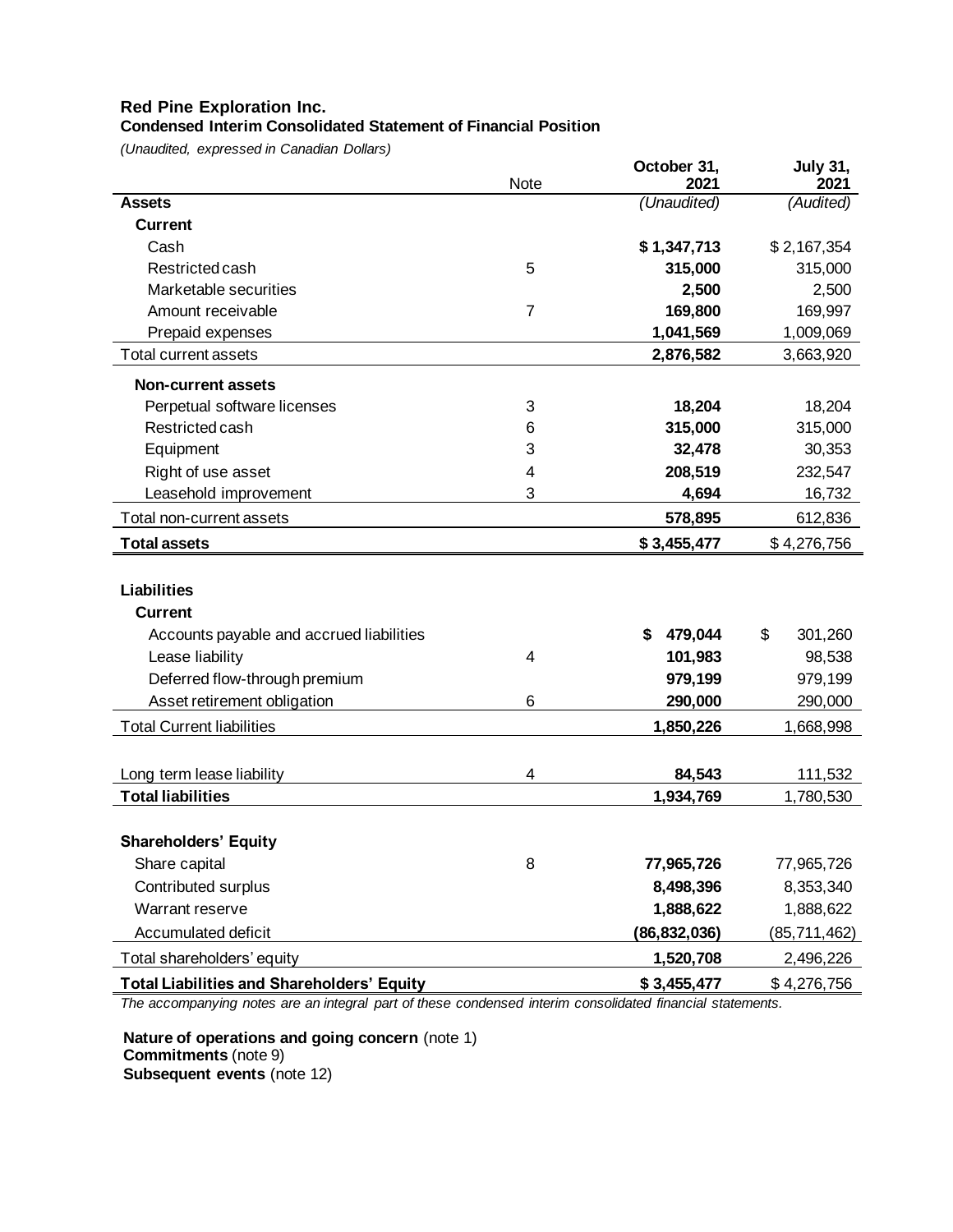**Condensed Interim Consolidated Statements of Comprehensive Loss**

*(Unaudited - expressed in Canadian Dollars)*

|                                                                             |      |               | For three months ended October 31 |
|-----------------------------------------------------------------------------|------|---------------|-----------------------------------|
|                                                                             | Note | 2021          | 2020                              |
| <b>Expenses</b>                                                             |      |               |                                   |
| Change in flow-through provision                                            |      | \$            | \$<br>(27, 190)                   |
| Depreciation and amortization                                               | 3, 4 | 38,845        | 24,028                            |
| <b>Exploration expenditures</b>                                             | 5    | 654,717       | 384,833                           |
| Foreign exchange loss (gain)                                                |      | 692           | 589                               |
| General and administrative                                                  |      | 144,101       | 12,959                            |
| Interest expense (income)                                                   |      | (1, 193)      | 105                               |
| Lease accretion                                                             | 4    | 4,061         | 5,300                             |
| Payroll and professional fees                                               | 7    | 134,295       | 104,520                           |
| Share-based compensation                                                    |      | 145,056       |                                   |
| <b>Total expense</b>                                                        |      | 1,120,574     | 505,145                           |
| Net loss and comprehensive loss                                             |      | \$(1,120,574) | \$<br>(505,145)                   |
|                                                                             |      |               |                                   |
| Basic and diluted loss per share                                            |      | \$<br>(0.01)  | \$ (0.01)                         |
| Weighted average number of common<br>shares outstanding - basic and diluted |      | 95,919,403    | 47,722,239                        |

*The accompanying notes are an integral part of these condensed interim consolidated financial statements.*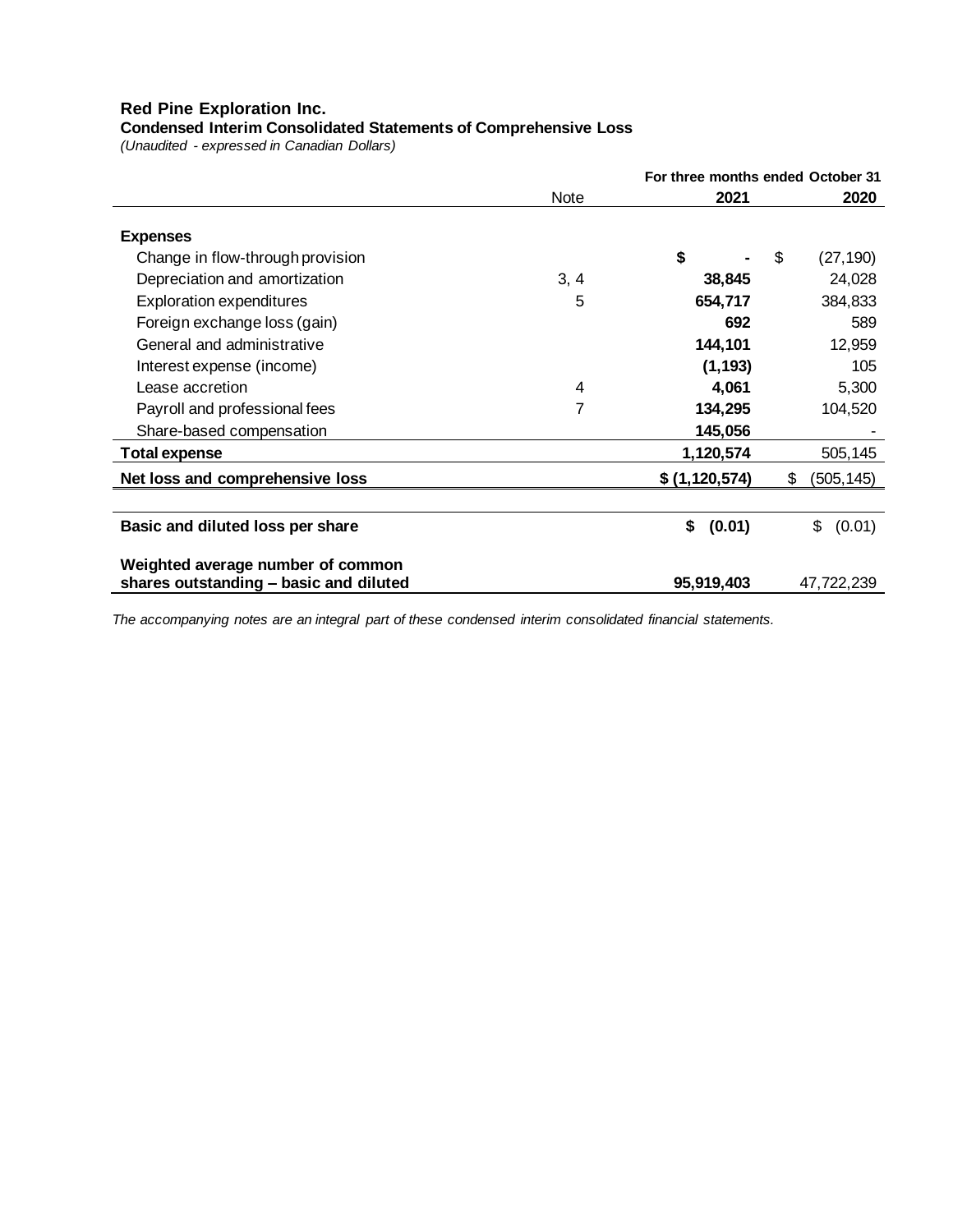# **Condensed Interim Consolidated Statements of Cash Flows**

(Unaudited - expressed in Canadian Dollars)

|                                          |             |               | For three months ended October<br>31 |
|------------------------------------------|-------------|---------------|--------------------------------------|
|                                          | <b>Note</b> | 2021          | 2020                                 |
| <b>Operations</b>                        |             |               |                                      |
| Net loss and comprehensive loss          |             | \$(1,120,574) | \$<br>(505, 145)                     |
| Adjustment for non-cash items:           |             |               |                                      |
| Depreciation and amortization            |             | 38,845        | 24,028                               |
| Change in flow-through provision         |             |               | (27, 190)                            |
| Lease accretion                          |             | 4,061         | 5,300                                |
| Rental deposit                           |             |               | (17, 281)                            |
| Stock-based compensation                 |             | 145,056       |                                      |
|                                          |             | (932, 612)    | (520,288)                            |
| Net changes in non-cash working capital  |             |               |                                      |
| Amount receivable                        |             | 197           | 249,304                              |
| Prepaid expenses                         |             | (32, 500)     | 20,067                               |
| Accounts payable and accrued liabilities |             | 177,782       | (59, 021)                            |
| Net cash used in operating activities    |             | (787,133)     | (309, 938)                           |
| Investing                                |             |               |                                      |
| <b>Equipment additions</b>               |             | (4, 903)      |                                      |
| Net cash used in investing activities    |             | (4,903)       |                                      |
|                                          |             |               |                                      |
| <b>Financing</b>                         |             |               |                                      |
| Lease payments                           |             | (27, 605)     | (27, 604)                            |
| Net cash used in Financing Activities    |             | (27, 605)     | (27,604)                             |
| Net (Decrease) in cash                   |             | (819, 641)    | (337, 542)                           |
| Cash at the beginning of period          |             | 2,167,354     | 647,920                              |
| Cash at end of period                    |             | \$1,347,713   | \$<br>310,378                        |

*The accompanying notes are an integral part of these condensed interim consolidated financial statements.*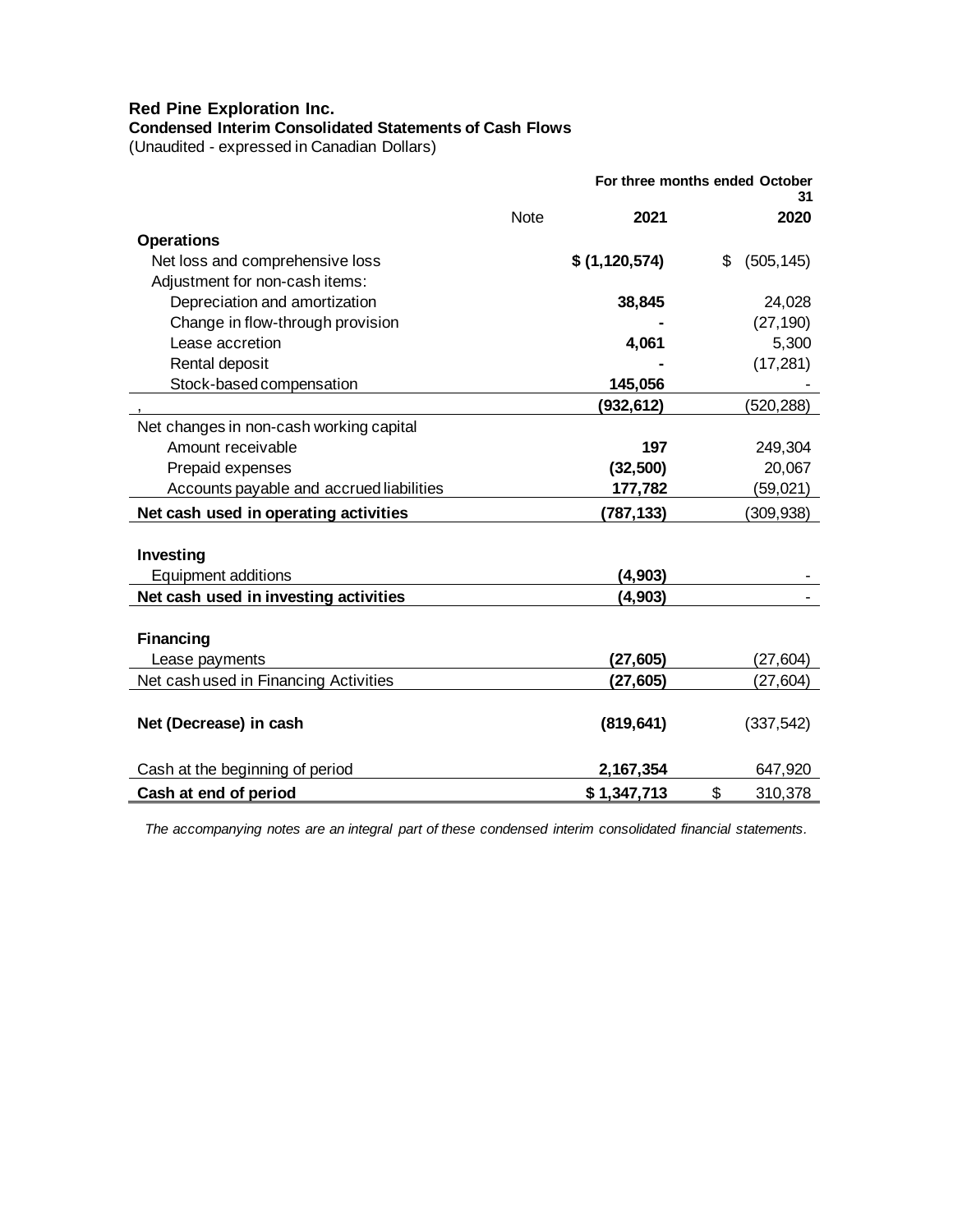## **Red Pine Exploration Inc. Condensed Interim Consolidated Statements of Changes in Equity As at October 31, 2021 and July 31, 2021**

*(Unaudited, expressed in Canadian Dollars)*

|                                |                       | Share       | Contributed |               | Warrant Accumulated | Shareholders' |
|--------------------------------|-----------------------|-------------|-------------|---------------|---------------------|---------------|
|                                | Shares <sup>(1)</sup> | Capital     | Surplus     | Reserve       | <b>Deficit</b>      | Equity        |
|                                | Number                |             |             |               |                     |               |
|                                |                       |             |             |               |                     |               |
| Balance, July 31 2021          | 95,919,397            | 77,965,726  | 8,353,340   | 1,888,622     | (85, 711, 462)      | 2,496,226     |
| Net loss for the period        |                       |             |             |               | (1, 120, 574)       | (1, 120, 574) |
| Share based compensation       |                       |             | 145,056     |               |                     | 145,056       |
| Balance, October 31, 2021      | 95,919,397            | 77,965,726  | 8,498,396   | 1,888,622     | (86, 832, 036)      | 1,520,708     |
|                                |                       |             |             |               |                     |               |
|                                |                       |             |             |               |                     |               |
| Balance, July 31 2020          | 47,722,239            | 59,993,157  | 8,116,146   | 1,882,653     | (69, 237, 900)      | 754,056       |
| Loss for the period            |                       |             |             |               | (505, 145)          | (505, 145)    |
| Fair value of warrants expired |                       | 91,845      |             | (91, 845)     |                     |               |
|                                |                       |             |             |               |                     |               |
| Balance, October 31, 2020      | 47,722,239            | 60,085,002  | 8,116,146   | 1,790,808     | (69, 743, 045)      | 248,911       |
| Private placement              | 47,619,016            | 19,047,606  |             |               |                     | 19,047,606    |
| Loss for balance of the year   |                       |             |             |               | (15,968,417)        | (15,968,417)  |
| Fair value of shares -         |                       |             |             |               |                     |               |
| advisory                       | 226,244               | 147,059     |             |               |                     | 147,059       |
| Fair value of shares -         |                       |             |             |               |                     |               |
| property acquisition           | 83,333                | 45,833      |             |               |                     | 45,833        |
| Cost of issue                  |                       | (1,419,245) |             |               |                     | (1,419,245)   |
| Compensation warrants -        |                       |             |             |               |                     |               |
| agent                          |                       | (1,296,106) |             | 1,296,106     |                     |               |
| Warrants exercised             | 218,571               | 123,206     |             | (13,920)      |                     | 109,286       |
| Stock options exercised        | 50,000                | 48,000      | (18,000)    |               |                     | 30,000        |
| Share based compensation       |                       |             | 255,194     |               |                     | 255,194       |
| Fair value of warrants expired |                       | 1,184,372   |             | (1, 184, 372) |                     |               |
| Balance, July 31 2021          | 95,919,403            | 77,965,726  | 8,353,340   | 1,888,622     | (85, 711, 462)      | 2,496,226     |

*The accompanying notes are an integral part of these condensed interim consolidated financial statements.*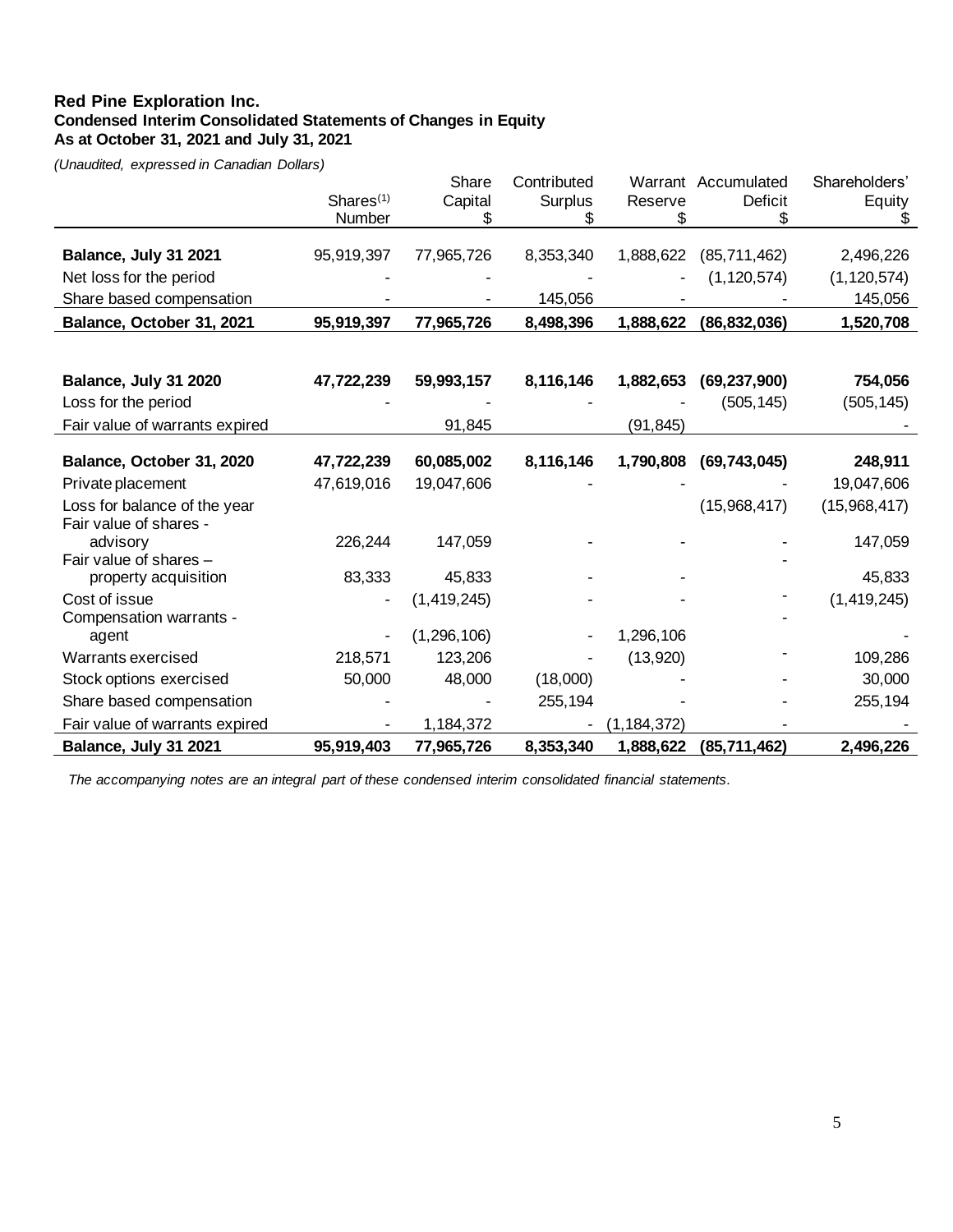## **1. Nature of Operations and Going Concern**

Red Pine Exploration Inc. (the "Company" or "Red Pine") was founded in 1936 under the laws of Ontario, Canada for the acquisition, exploration, and development of mining properties. The Company's head office and primary location of its registered records is 145 Wellington Street West, Suite 1001, Toronto, Ontario, M5J 1H8. The Company is currently in the exploration stage and has not commenced any commercial operations.

The accompanying Condensed Interim Consolidated Financial Statements for the three months ended October 31, 2021 (the "Financial Statements") have been prepared on the basis of a going concern, which contemplates the realization of assets and liquidation of liabilities in the normal course of business.

As at October31, 2021, the Company had cash of \$1,347,713 (July 31, 2021: \$2,167,354) and an accumulated deficit of \$86,832,036 (July 31, 2021: \$85,711,462) and for the three months ended October 31, 2021 had net cash used in operating activities of \$787,133 (three months ended October 31, 2020 - \$309,938).

In assessing whether the going concern assumption is appropriate, management considers all available information about the future, which is at least, but not limited to, twelve months from the end of the reporting period. The Company's ability to continue operations and fund its mining interest expenditures is dependent on management's ability to secure additional financing. Management is actively pursuing such additional sources of financing, and while it has been successful in doing so in the past, there can be no assurance it will be able to do so in the future. The Company is currently in the exploration stage and has not identified economically recoverable minerals. These conditions indicate that a material uncertainty exists that may cast significant doubt about the Company's ability to continue as a going concern.

Although the Company has taken steps to verify title to the properties on which it is conducting exploration and in which it has an interest, in accordance with industry standards for the current stage of operations of such properties, these procedures do not guarantee the Company's title. Property title may be subject to government licensing requirements or regulations, unregistered prior agreements, unregistered claims, indigenous claims, and non-compliance with regulatory, environmental and social licensing requirements. The Company's assets may also be subject to increases in taxes and royalties and renegotiation of contracts.

The Company's operations and its ability to finance its operations could be significantly adversely affected by the effects of COVID-19. The Company cannot accurately predict the impact COVID-19 will have on its operations, including the ability of others to meet their obligations with the Company and government imposed restrictions to address COVID-19,

These Financial Statements do not give effect to adjustments that would be necessary should the Company be unable to continue as a going concern and therefore need to realize its assets and liquidate its liabilities and commitments in other than the normal course of business and at amounts different from those in the accompanying Financial Statements. Such adjustments could be material.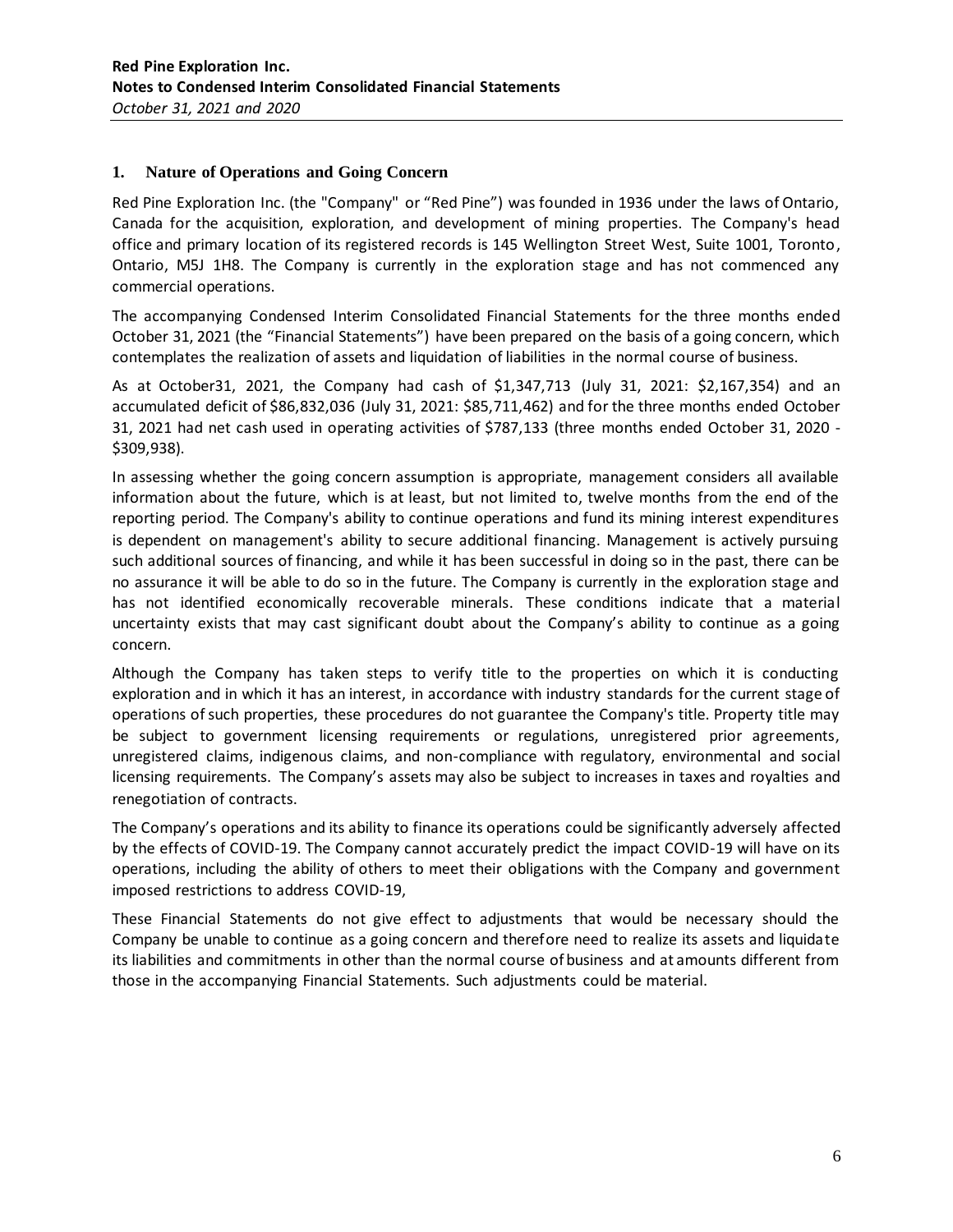## **2. Significant Accounting Policies**

## *(a) Statement of compliance*

These Financial Statements have been prepared in accordance and comply with IAS 34, Interim Financial Reporting using accounting policies consistent with International Financial Reporting Standards ("IFRS") as issued by the International Accounting Standards Board ("IASB") and interpretations issued by the IFRS Interpretations Committee ("IFRIC"). They do not include all information required for annual financial statements and should be read in conjunction with the consolidated financial statements of the Company as at and for the year ended July 31, 2021. Selected explanatory notes are included to explain events and transactions that are significant to an understanding of the changes to the Company's financial position and performance since the last audited annual consolidated financial statements.

The Financial Statements were approved by the Board of Directors on December 14, 2021.

## *(b) Basis of presentation*

These Financial Statements have been prepared on a historical cost basis except for certain financial instruments that have been measured at fair value. In addition, these Financial Statements have been prepared using the accrual basis of accounting, except for cash flow information.

## *(c) Basis of consolidation*

These Financial Statements include the accounts of the Company and its wholly owned subsidiaries, Augustine Ventures Inc., 874253 Ontario Ltd., and Wawa GP. All intercompany balances and transactions have been eliminated.

#### *(d) Significant accounting judgements and estimates*

The preparation of the Financial Statements requires management to make judgements, estimates, and assumptions that affect the application of accounting policies and the reported amounts of assets, liabilities, income, and expense. In management's opinion, all adjustments considered necessary for a fair presentation have been included in the Financial Statements. Interim results are not necessarily indicative of the results expected for the financial year. Actual annual results may differ from interim estimates. The significant judgements made by management applied in the preparation of the Financial Statements are consistent with those applied and disclosed in the Company's audited financial statements for the year ended July 31, 2021. For a description of the Company's critical accounting estimates and assumptions, please refer to the Company's audited financial statements and related notes for the year ended July 31, 2021.

Significant assumptions about the future and other sources of estimation uncertainty that management has made at the end of the reporting period, that could have an effect on the amounts recognized in the Financial Statements relate to the following:

#### *Going concern*

The preparation of the Financial Statements requires management to make judgments regarding the going concern of the Company. (Note 1)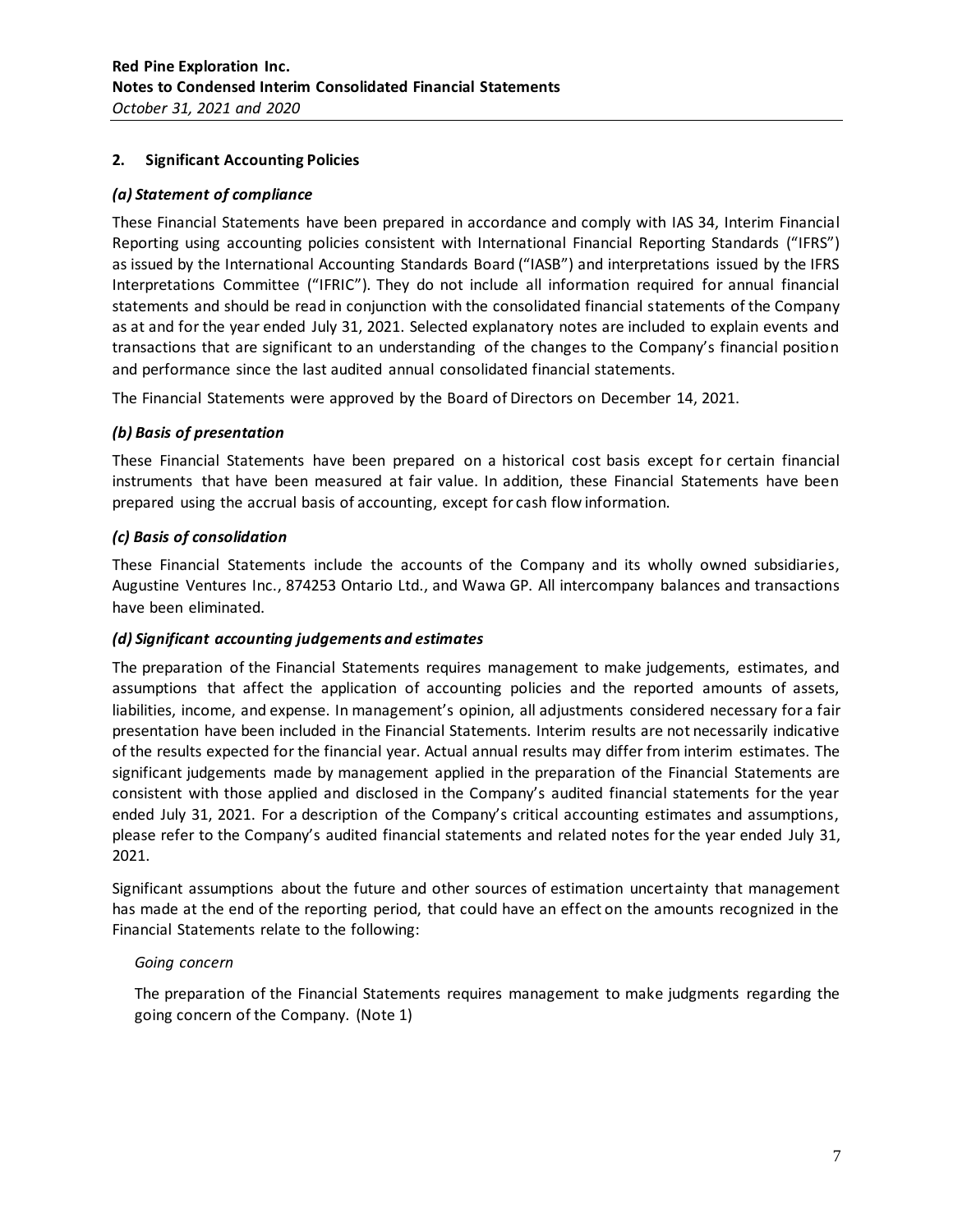## **2. Significant Accounting Policies (continued)**

## *(d) Significant accounting judgements and estimates (continued)*

#### *Share-based compensation*

Estimating fair value for granted stock options requires determining the most appropriate valuation model which is dependent on the terms and conditions of the grant. This estimate also requires determining the most appropriate inputs to the valuation model including the expected life of the option, volatility, dividend yield, and rate of forfeitures and making assumptions about them. The value of the share-based payment expense along with the assumptions and model used for estimating fair value for share-based compensation transactions are disclosed in Note 8.

## **3. Equipment, Perpetual Software Licenses and Leasehold Improvements**

The following table sets out the changes to the carrying value of equipment, perpetual software licenses and leasehold improvements:

|                                                     |           | Perpetual       | Leasehold   |              |
|-----------------------------------------------------|-----------|-----------------|-------------|--------------|
|                                                     |           | <b>Software</b> | Improvement |              |
|                                                     | Equipment | <b>Licenses</b> | s           | <b>Total</b> |
|                                                     | \$        | S               | \$          | \$           |
| Cost                                                |           |                 |             |              |
| Balance, July 31 2020                               |           | 18,204          | 86,296      | 104,500      |
| Additions                                           | 33,135    |                 |             | 33,135       |
| <b>Disposals</b>                                    |           |                 |             |              |
| <b>Balance, July 31, 2021</b>                       | 33,135    | 18,204          | 86,296      | 137,635      |
| Additions                                           | 4,903     |                 |             | 4,903        |
| Disposals                                           |           |                 |             |              |
| Balance, October 31, 2021                           | 38,038    | 18,204          | 86,296      | 142,538      |
| <b>Accumulated depreciation and</b><br>amortization |           |                 |             |              |
| Balance, July 31 2020                               |           |                 | (57, 527)   | (57, 527)    |
| Depreciation and amortization                       | (2,780)   |                 | (12,037)    | (14, 817)    |
| <b>Disposals</b>                                    |           |                 |             |              |
| <b>Balance, July 31, 2021</b>                       | (2,780)   |                 | (69, 564)   | (72,344)     |
| Depreciation and amortization                       | (2,780)   |                 | (12, 037)   | (14, 817)    |
| <b>Disposals</b>                                    |           |                 |             |              |
| Balance, October 31, 2021                           | (5,560)   |                 | (81, 602)   | (87, 162)    |
| Net book value                                      |           |                 |             |              |
| As at July 31, 2021                                 | 30,355    | 18,204          | 16,732      | 65,291       |
| As at October 31, 2021                              | 32,478    | 18,204          | 4,694       | 55,376       |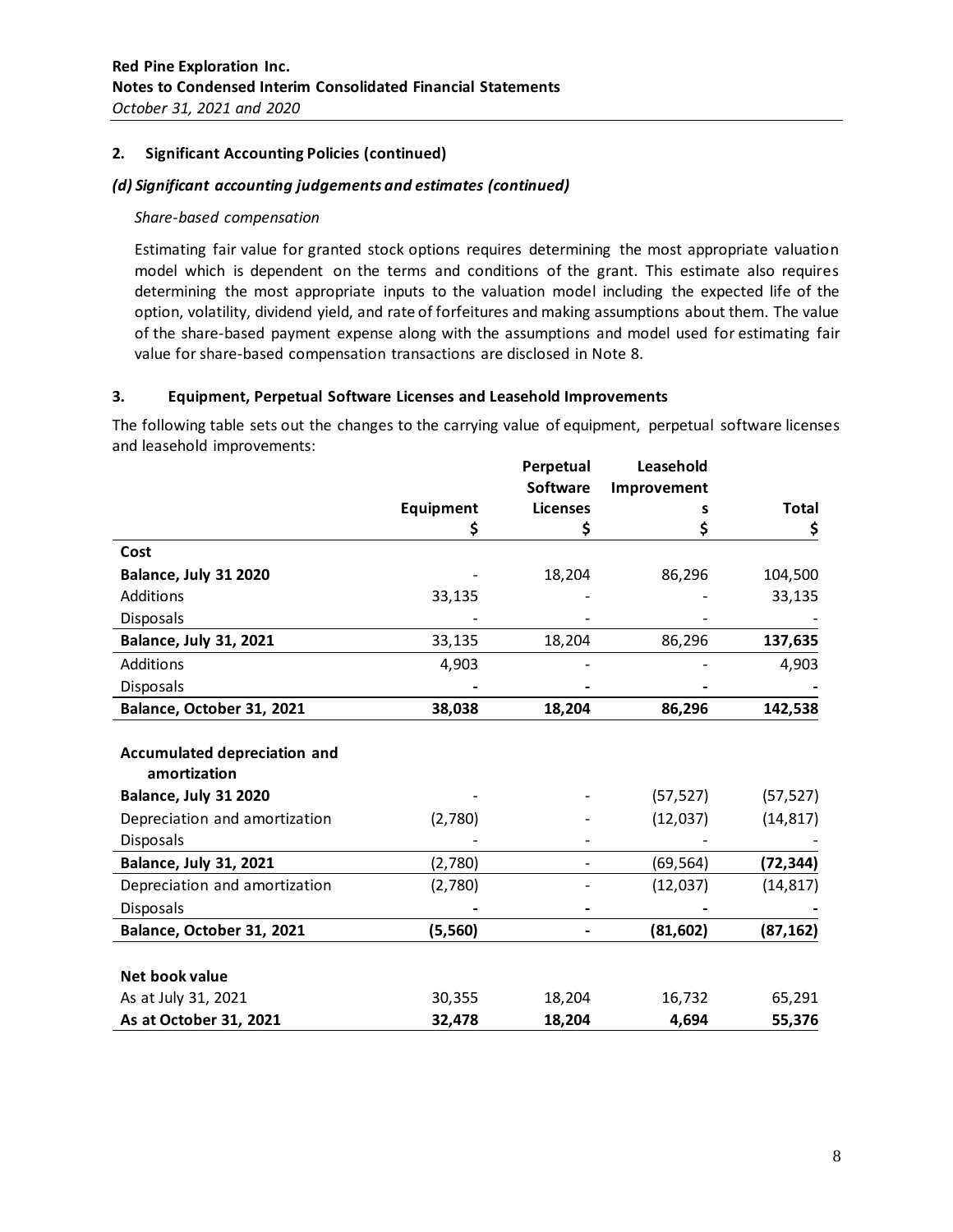## **4. Right of Use Asset and Lease Liability**

The following table sets out the changes to the carrying value of right of use asset and lease liability:

|                                   | Three months ended<br>October 31, 2021 | Year ended<br>July 31, 2021 |
|-----------------------------------|----------------------------------------|-----------------------------|
| <b>Right of use asset</b>         |                                        |                             |
| Balance, opening                  | \$232,547                              | \$328,660                   |
| Amortization                      | (24,028)                               | (98,113)                    |
| <b>Balance period end</b>         | 208,519                                | 232,547                     |
| Lease liability                   |                                        |                             |
| Balance, opening                  | 210,071                                | 300,528                     |
| Lease accretion                   | 4,061                                  | 19,961                      |
| Lease payments                    | (27,606)                               | (110,418)                   |
| Balance, period end               | 186,526                                | 210,071                     |
| Current portion lease liability   | 101,983                                | 98,538                      |
| Long term portion lease liability | 84,543                                 | 111.532                     |

On December 12, 2016, the Company signed an office space lease agreement for office space located at 145 Wellington Street West for seven (7) years from January 1, 2017 to December 31, 2023. The Company has a prepaid rent deposit totaling \$41,579, which is included in the right of use asset and amortized over the term of the lease.

## **5. Mineral Properties**

The Company has ownership interests in several exploration projects. The Wawa Gold Project is the primary focus of exploration.

The following table summarizes the cumulative exploration and evaluation expenditures the Company has incurred on its mineral properties. The Wawa Gold property expenditures includes all amounts incurred prior to any prorated recovery from the previous joint-venture partner.

|                                 | Wawa Gold<br>Property | Cayenne<br>Property | Other<br>Properties | Total<br>Properties |
|---------------------------------|-----------------------|---------------------|---------------------|---------------------|
| Balance, July 31 2020           | 43,463,786            | 6,137,686           | 8,482,174           | 58,083,646          |
| Property acquisition costs      | 12,424,315            |                     |                     | 12,424,315          |
| <b>Exploration expenditures</b> | 2,654,250             |                     |                     | 2,654,250           |
| Balance, July 31, 2021          | 58,542,351            | 6,137,686           | 8,482,174           | 73,162,211          |
| Property acquisition costs      |                       |                     |                     |                     |
| Property sales                  |                       |                     | (1,050,000)         | (1,050,000)         |
| <b>Exploration expenditures</b> | 1,704,717             |                     |                     | 1,704,717           |
| Balance, October 31, 2021       | 60,247,068            | 6,137,686           | 7,432,174           | 73,162,211          |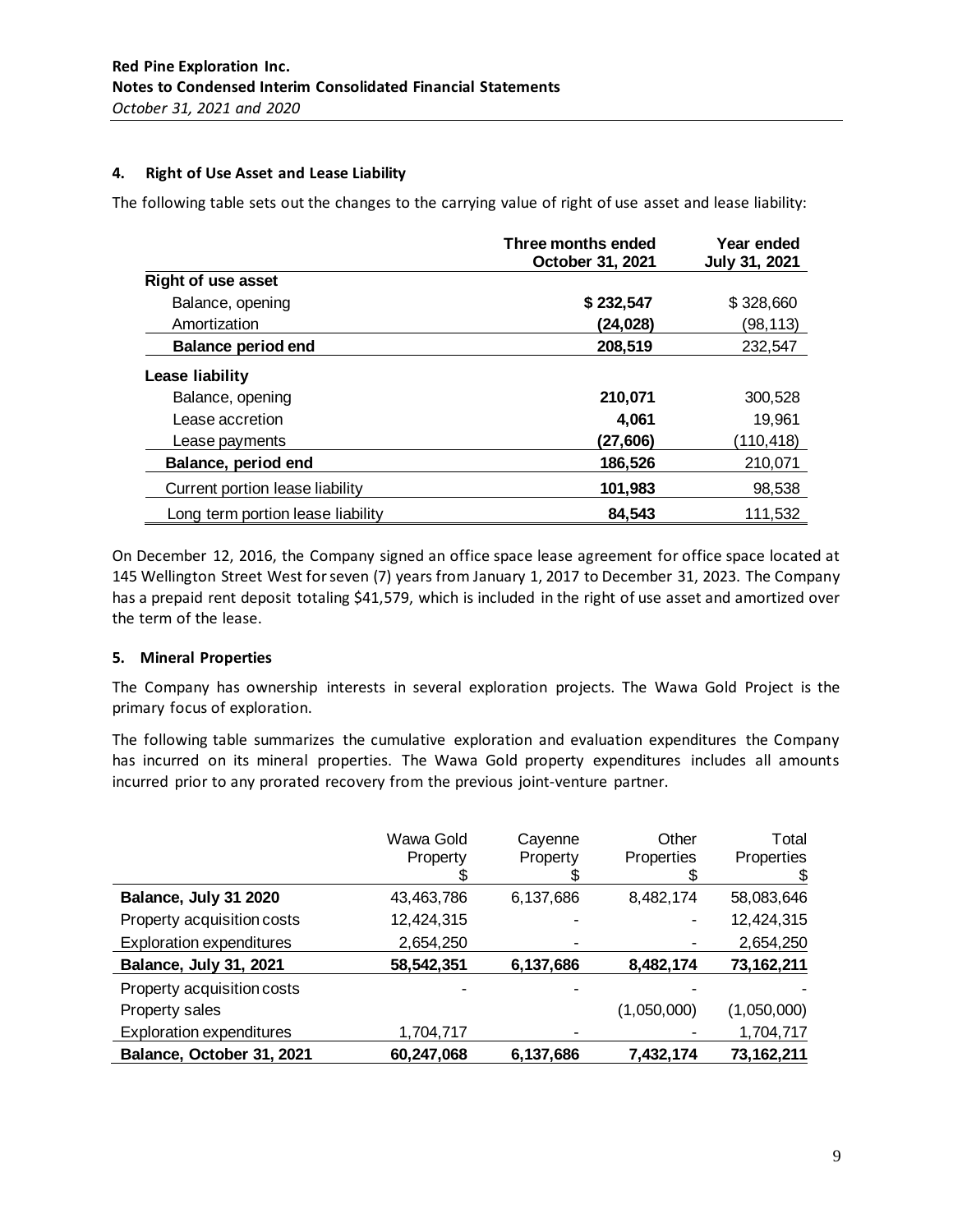## 5. **Mineral Properties (continued)**

During the three months ended October 31, 2021, the Company incurred total exploration and evaluation expenditures, excluding property sales and acquisitions, of \$1,704,717 on the Wawa Gold property for the three months ended October 31, 2021 (three months ended October 31, 2021: \$384,833).

On August 20, 2021, the Company announced the sale of its Algoma-Talisman property located in Northern Ontario to Newton Gold Corp. ("Newton") for \$1,050,000, which was received in full by October 28, 2021. In addition, Newton granted a net smelter royalty of 1.5% (the "Royalty") from mineral production on the Property to Red Pine, which can be repurchased by Newton for CAD \$500,000.

## **Wawa Gold Project**

This property, comprised of over 6,800 hectares, hosts several former smaller scale mining operations which is located approximately 2 kilometres east of the Town of Wawa in northern Ontario.

On March 30, 2021, the Company completed the consolidation of the Wawa Gold Project. As a result, Red Pine now holds a 100% ownership interest in the Wawa Gold Project.

As part of the 100% consolidation of the Wawa Gold Project, the Company's previous joint venture partner retained a 2% net smelter return royalty on production from the Wawa Gold Project, of which 1.5% of the 2% NSR is subject to a buyback for a total cost of \$1.75 million. The Company also had to put in placed an environmental bond of \$315,000 which was previously provided by Citibar L.P. Until such time as the Government of Ontario accepts the Company's environmental bond the Company has secured the current environmental bond placed by Citibar L.P. with an equivalent amount of cash, included as restricted cash.

#### **Cayenne Property**

The Cayenne property consists of 2 cell claims (70.1 ha) and 1 lease (62.67 ha) in Genoa Township located approximately 110 kilometers southwest of Timmins, Ontario. The Company owns 100% of the property.

#### **Mortimer Property**

The Company has a 100% interest in a block of 12 cell claims covering approximately 284.77 ha in the Dore Township approximately 110 km southwest of Timmins, Ontario. The previous owners retain NSRs ranging between 0.2% and 2% on certain claims and the Company has the option to purchase a portion of these NSRs for various cash payments as specified in the original purchase agreements.

#### **Fern Elizabeth Property**

The Company has a 100% interest in 55 cell claims covering 1,075 hectares located approximately 10 km northwest of Atikokan, Ontario.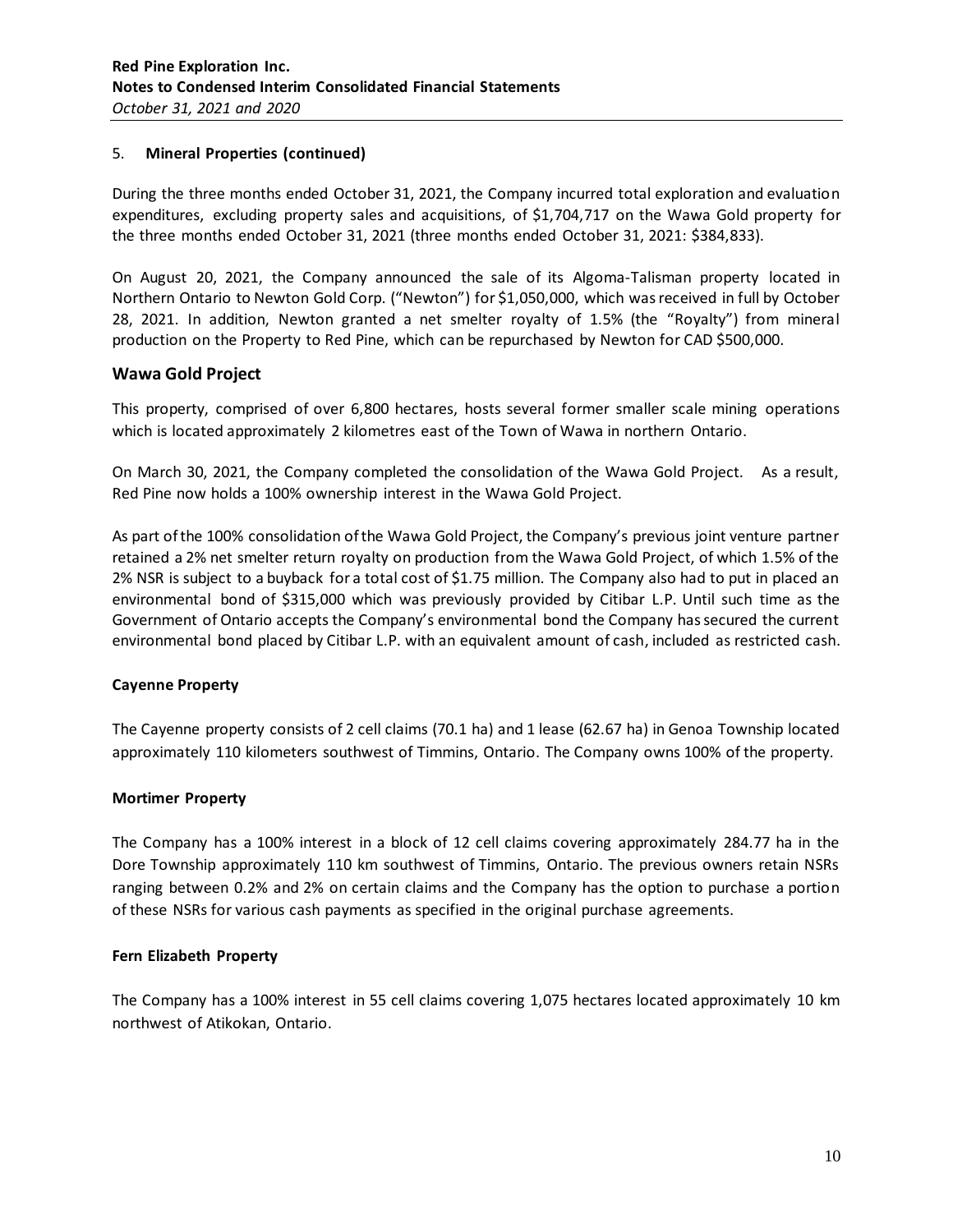## **5. Mineral Properties (continued)**

## **Rand Garrison**

The Company has a 100% interest in 22 cell claims covering 277 hectares located approximately 46 kilometers west of Matheson and 50 kilometers north of Kirkland Lake.

## **Net Smelter Royalties**

The Company retains a 1.5% Net Smelter Return ("NSR") on approximately 75 square kilometers of claims 20 km east of Newmont Gold's Borden Gold project near Chapleau, Ontario. The underlying property package was sold to Probe Mines Ltd. in November 2012.

## **6. Asset retirement obligation**

The present value of restoration liabilities relating to the Company's Wawa gold property was estimated at \$290,000 for the year ended July 31, 2021. This amount represents the gross amount expected to incurred and given the estimated timing of incurring the expenditure is less than one year, the amount has not been discounted. The amounts are subject to measurement uncertainty with respect to estimated costs and the actual timing of reclamation.

Related to the restoration liabilities, the Company was also obligated to issue a Letter of Credit in favour of the Government of Ontario in the amount of \$315,000 which has been which has been secured with cash and recorded as long term restricted cash.

## **7. Related Party Transactions and Balances**

Related parties as defined by IAS 24 *Related Party Disclosures* include the members of the Board of Directors, key management personnel and any companies controlled by these individuals. Key management personnel include those persons having authority and responsibility for planning, directing and controlling activities of the Company. Key management personnel for the Company consist of the CEO and CFO.

|                                          | October 31, 2021 | Three months ended Three months ended<br>October 31, 2021 |
|------------------------------------------|------------------|-----------------------------------------------------------|
| Compensation <sup>(1)</sup>              | \$162,740        | \$35,750                                                  |
| Shared based compensation <sup>(2)</sup> | 99.696           | -                                                         |
| <b>Balance period end</b>                | \$262,436        | \$35,750                                                  |

(1) Includes professional fee, salary, and health benefits.

(2) Represents the expense of stock options vested during the period

As of October 31, 2021, the following related party balances were outstanding:

Included in amounts receivable is an amount receivable of \$14,599 (July 31, 2021, \$3,512) related to exploration, rent and general & administrative charges from a company with a shared director. The companies also share the services of certain senior officers along with other administrative services including office rental.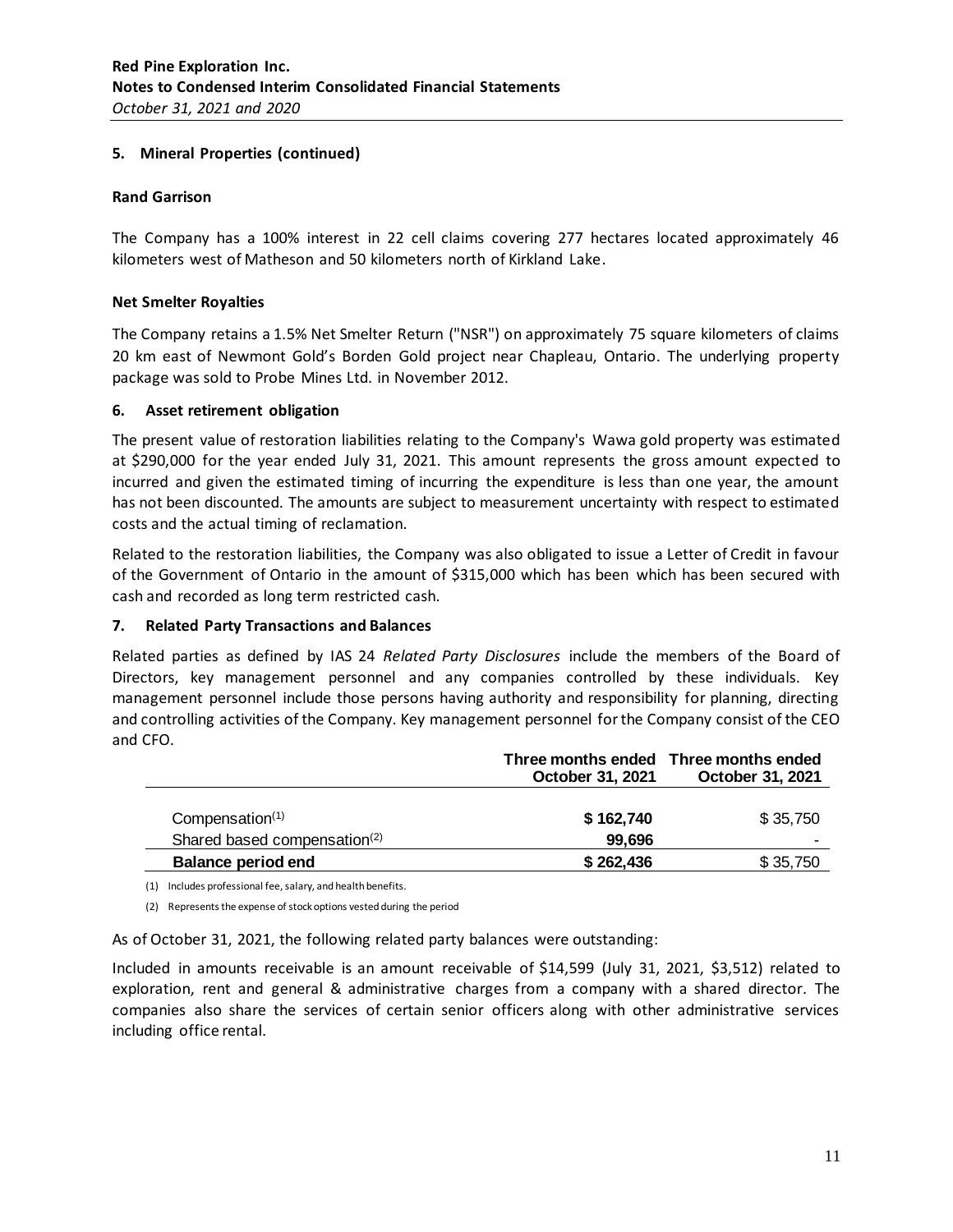## **8. Share Capital**

#### *a) Common Shares*

The authorized share capital consists of an unlimited number of common shares. The common shares have no par value. As at October 31, 2021, the Company had 95,919,403 issued and outstanding common shares (July 31, 2021: 95,919,403). All issued and outstanding common shares are fully paid.

Effective March 15, 2021 the Company completed a 10:1 share consolidation resulting in the issuance of one new Common Share to replace every ten old common shares. The Company continues to trade under the symbol "RPX" on the TSX Venture Exchange (the "TSXVE"). Prior to the Consolidation there were 477,222,387 Common Shares outstanding. After giving effect to the Consolidation there were 47,722,239 Common Shares outstanding.

On March 23, 2021, the Company completed by way of a subscription receipts financing on March 23, 2021, for gross proceeds of \$20.0 million (net proceeds of \$18.6 million) per the terms of a definitive securities purchase agreement to acquire the remaining 36.69% interest in the Wawa Gold Project that it did not own and to fund working capital and exploration funding. The proceeds were placed in escrow with the Company's transfer agent and were released on March 31, 2021 upon satisfaction of the escrow release conditions. On March 30, 2021, 37,567,400 subscription receipts of the Company were each automatically exercised for one common share of the Company at a price of \$0.40 and 5,555,212 tranche 1 flow-through subscription receipts of the Company at a price of \$0.45 (the "Tranche 1 FT Subscription Receipts") and 4,496,404 tranche 2 flow-through subscription receipts of the Company at a price of \$0.556 (the "Tranche 2 FT Subscription Receipts" and together with the Tranche 1 FT Subscription Receipts, the "FT Subscription Receipts") were each automatically exercised for the right (each, a "Right") to subscribe for one common share of the Company that qualifies as "flow through" share within the meaning of the *Income Tax Act* (Canada) pursuant to subscription and renunciation agreements entered into by the Company and the subscribers of the FT Subscription Receipts following the issuance of the Rights. Following the transactions described above, a total of 47,619,016 common shares have been issued in connection with the Financing. Total gross proceeds raised was \$20,026,805 with \$979,199 allocated to the flow-through provision. A portion of the net proceeds of the financing were used to satisfy the cash portion of the Purchase Price of the Transaction (note 5). In connection with the financing, the Company issued compensation warrants equal to 6% of the securities sold in the Offering, or 2,825,640 compensation warrants with a fair value of \$1,296,106, to the agents in the Offering with each such compensation warrant being exercisable to acquire one common share of the Company for a period of 24 months following the issuance thereof at a price of \$0.40 per share and paid cash commissions of a total of \$1,189,008 to the agents and share issue costs of \$230,237.

In connection with the Transaction, the Company paid a cash fee of \$400,000 and issued 226,244 common shares at a price of \$0.65 per share for a fair value of \$147,059 based on the market price on date of issuance pursuant to a financial advisory services agreement. The cash fee and common shares issued were expensed on the consolidated statement of loss and comprehensive loss for the year ended July 31, 2021.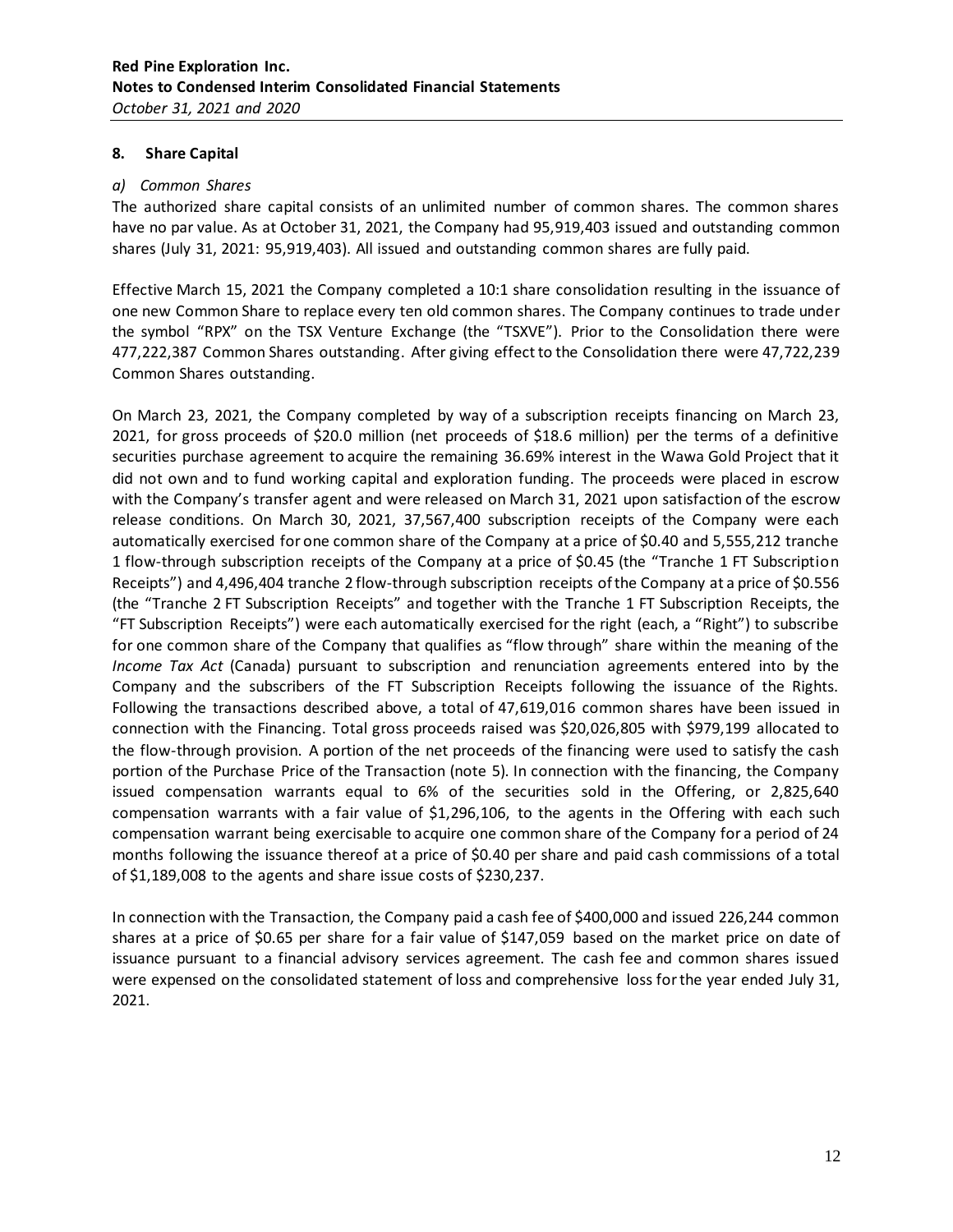## **8. Share Capital (continued)**

*a) Common Shares (continued)*

On December 31, 2019 the Company sold an aggregate of (i) 2,589,285 units (the "FT Units") comprised of one "flow-through" common share (a "FT Share") of the Company and one-half of one non-flowthrough common share purchase warrant (each whole warrant, a "Warrant") at a price of C\$0.35 per FT Unit for gross proceeds of C\$906,250 and (ii) 8,209,921 non-flow-through units of the Company (the "Non-FT Units" and together with the FT Units, the "Securities") with each Non-FT Unit being comprised of one common share (issued on a non-"flow-through" basis) and one whole Warrant, at a price of C\$0.35 per Non-FT Unit for gross proceeds of C\$2,873,472, for aggregate gross proceeds to Red Pine in the Offering of C\$3,779,722. Each whole Warrant is exercisable to acquire one common share at a price of C\$0.50 per share for a period of 24 months following the closing date of the Offering, or by December 31, 2021. Each FT Share partially comprising the FT Units has been issued on a "flow-through" basis within. A total of 9,504,564 warrants were issued with an estimated value of \$532,256 using Black-Scholes model with the following assumptions: risk-free rate, 2.01%, dividend yield 0%, expected volatility of 47.82% and an expected life of 2 years. In connection with the financing, the Company issued 647,952 compensation options to the agent. Each agent compensation option is exercisable to acquire one Non-FT Unit at a price of C\$0.50 per unit for a period of 24 months. The agent consideration options had an estimated value of \$72,571 using Black-Scholes model with the following assumptions: risk-free rate, 2.01%, dividend yield 0%, expected volatility of 47.82% and an expected life of 2 years. The value of the flowthrough share premium was \$72,500 and share issuance costs were \$323,008.

## *(b) Stock Options*

The Company has a stock option plan (the "Plan") pursuant to which the Company's Board of Directors may grant incentive stock options to directors, officers, employees and consultants at the discretion of the Board of Directors. The exercise price and vesting period of any option is fixed by the Board of Directors on the date of grant, in accordance with applicable stock exchange or other regulatory requirements, if applicable. The maximum aggregate number of common shares under option at any time under the Plan cannot exceed 10% of the issued shares.

| <b>Expiry Date</b>        | <b>Exercise</b><br><b>Price</b> | <b>Options</b><br>Outstanding | Remaining<br>Life in Years | <b>Options</b><br><b>Exercisable</b> |
|---------------------------|---------------------------------|-------------------------------|----------------------------|--------------------------------------|
| April 6, 2022             | \$1.20                          | 102,500                       | 0.43                       | 102,500                              |
| April 11, 2022            | 1.20                            | 212,800                       | 0.44                       | 212,800                              |
| June 20, 2022             | 0.60                            | 546,250                       | 0.64                       | 546,250                              |
| August 10, 2023           | 0.60                            | 159,000                       | 1.78                       | 159,000                              |
| April 14, 2026            | 0.73                            | 2,292,221                     | 4.45                       | 372,313                              |
| June 1, 2026              | 0.76                            | 150,000                       | 4.59                       | 16,667                               |
| October 1, 2026           | 0.60                            | 100,000                       | 4.92                       |                                      |
| Balance, October 31, 2021 | \$0.74                          | 3,562,771                     | 3.06                       | 1,409,530                            |

The following schedule details stock options outstanding as at October 31, 2021: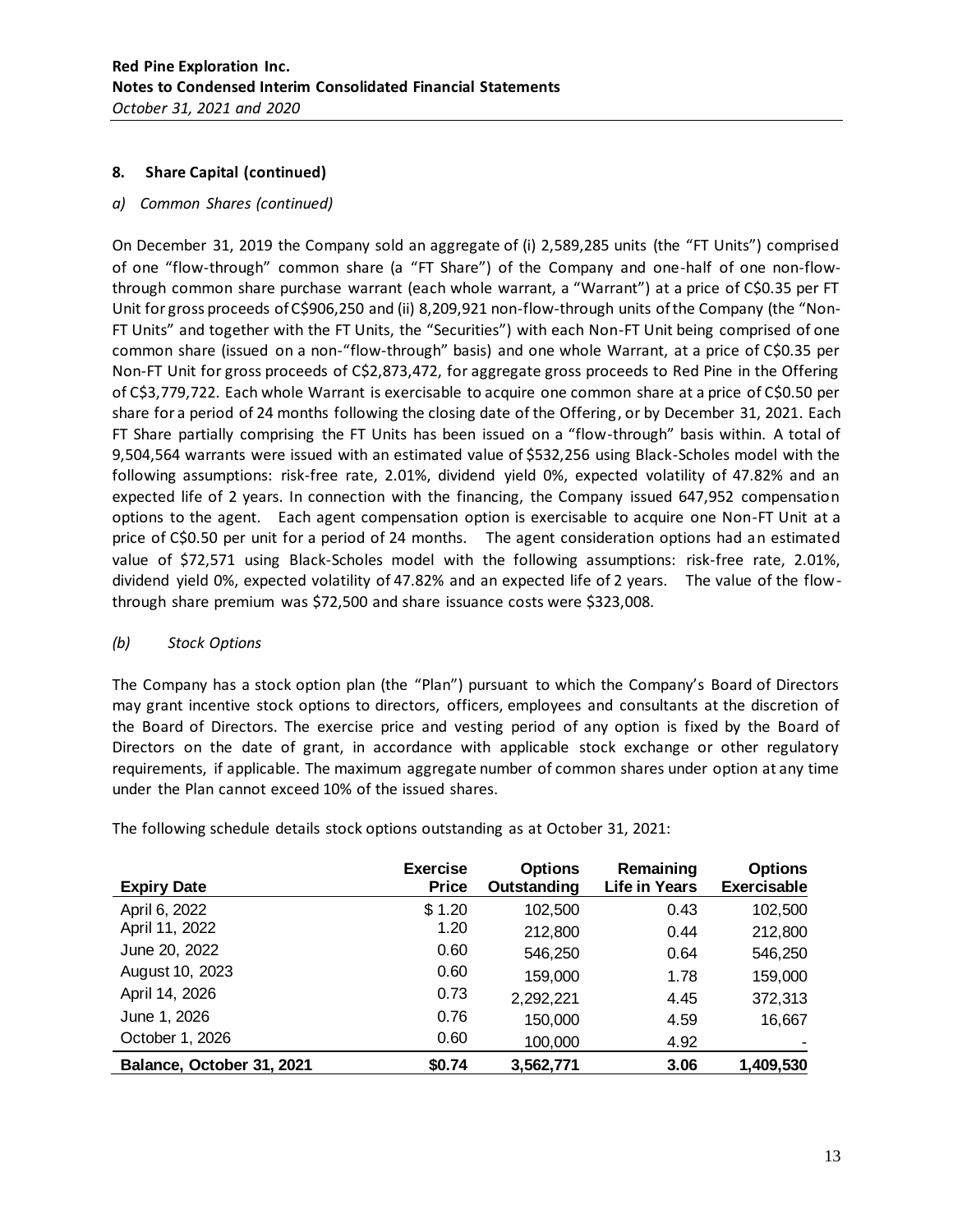## **8. Share Capital (continued)**

## *(b) Stock Options (continued)*

Movements in the stock options are summarized as follows:

|                               | Number of  | <b>Weighted Average</b> |
|-------------------------------|------------|-------------------------|
|                               | Options    | <b>Exercise Price</b>   |
| Balance, July 31 2020         | 1,718,250  | \$0.72                  |
| Granted                       | 2,620,000  | 0.73                    |
| Exercised                     | (50,000)   | 0.60                    |
| Cancelled                     | (460,000)  | 0.85                    |
| Expired                       | (187, 500) | 0.55                    |
| <b>Balance, July 31, 2021</b> | 3,640,550  | \$0.69                  |
| Granted                       | 100,000    | 0.61                    |
| Cancelled                     | (177,779)  | 0.73                    |
| Balance, October 31, 2021     | 3,562,771  | \$0.69                  |

On April 14, 2021 a total 2,470,000 stock options were granted to certain directors, officers, and employees of the Company. Each option vests 1/36 on each month starting one month from grant date until the number of stock options are fully vested. The fair value of the 2,470,000 options granted was \$856,801. The options have been valued using Cox, Ross, and Rubenstein binomial tree with the following assumptions: expected dividend yield of 0%; share price of \$0.72; expected volatility of 60.43%; risk free rate of 0.95% and a forfeiture rate of 2%. The stock options are being expensed over the 36 month vesting period.

On June 1, 2021 a total 150,000 stock options were granted to directors and consultants of the Company. Each option vests 1/36 on each month starting one month from grant date until the number of stock options are fully vested. The fair value of the 150,000 options granted was \$38,699. The options have been valued using Black-Scholes option pricing model with the following assumptions: expected dividend yield of 0%; share price of \$0.76; expected volatility of 60%; risk free rate of 0.91% and a forfeiture rate of 0%. The stock options are being expensed over the 36 month vesting period.

On October 1, 2021 a total 100,000 stock options were granted to a director of the Company. Each option vest 1/36 on each month starting one month from grant date until the number of stock options are fully vested. The fair value of the 100,000 options granted was \$31,183. The options have been valued using Black-Scholes option pricing model with the following assumptions: expected dividend yield of 0%; share price of \$0.61; expected volatility of 60%; risk free rate of .1.07% and a forfeiture rate of 0%. The stock options are being expensed over the 36 month vesting period.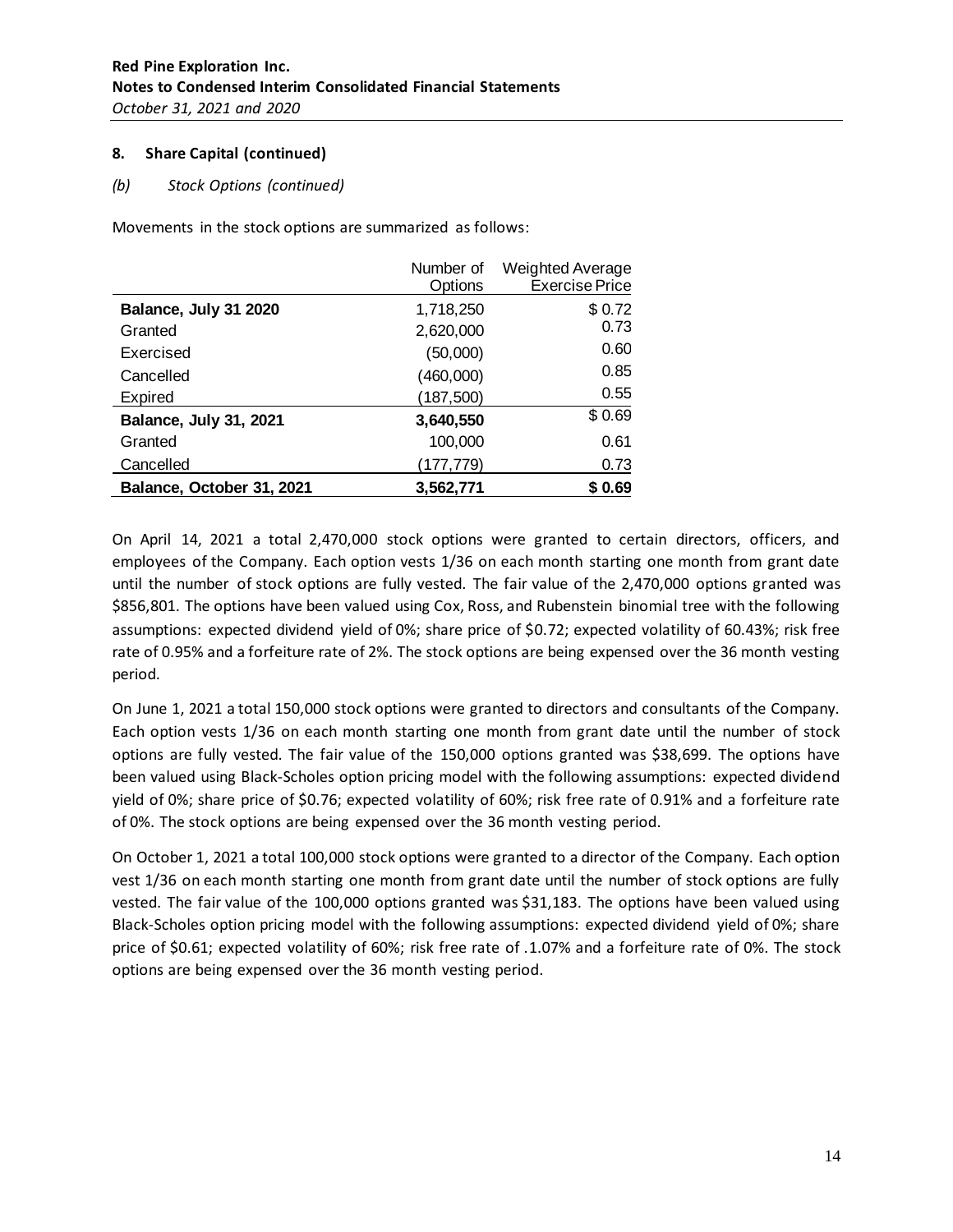## **8. Share Capital (continued)**

#### c) Warrants

Movements in the warrants are summarized as follows:

|                               | Number of<br>Warrants | <b>Weighted Average</b><br><b>Exercise Price</b> |
|-------------------------------|-----------------------|--------------------------------------------------|
| Balance, July 31 2020         | 13,537,716            | \$0.63                                           |
| Granted                       | 2,825,640             | 0.40                                             |
| Exercised                     | (218, 571)            | 0.50                                             |
| Expired                       | (3,385,200)           | 1.02                                             |
| <b>Balance, July 31, 2021</b> | 12,759,585            | \$0.48                                           |
| Granted                       |                       |                                                  |
| Exercised                     |                       |                                                  |
| Expired                       |                       |                                                  |
| Balance, October 31, 2021     | 12,759,585            | \$0.48                                           |

On March 23, 2021, in connection with the share offering, a total of 2,825,640 were issued to the agents. The fair value of the 2,825,640 warrants granted was \$1,296,106. The warrants have been valued using the Black-Scholes option pricing model with the following assumptions: expected dividend yield of 0%; share price of \$0.76; expected volatility of 75.83%; risk free rate of 0.25% and an expected life of 2 years.

The number of warrants exercised after October 31, 2021 is referred to in note 12.

#### **9. Commitments**

#### **Flow through shares**

As part of the March 2021 financing, the Company committed to incur, on a best-efforts basis, by December 31, 2022, \$4,999,845 in qualifying resource expenditures pursuant to a private placement for which flow-through proceeds have been received. The Company, for the period ending and as at October 31, 2021 had incurred \$1,677,752 and has an expenditure commitment of \$1,585,037 remaining, respectively (July 31, 2021 – incurred \$1,737,056; commitment remaining \$3,262,789).

## **10. Capital Management**

As at October 31, 2021, the Company had a working capital surplus of \$1,026,356 (July 31, 2021: \$1,994,922) and an accumulated deficit of \$86,832,036 (July 31, 2021: \$85,711,462) and for the period ended October 31, 2021 had net cash used in operating activities of \$787,133 (October 31, 2020: \$309,938).

There were no changes in the Company's approach to capital management during the period ended October 31, 2021.